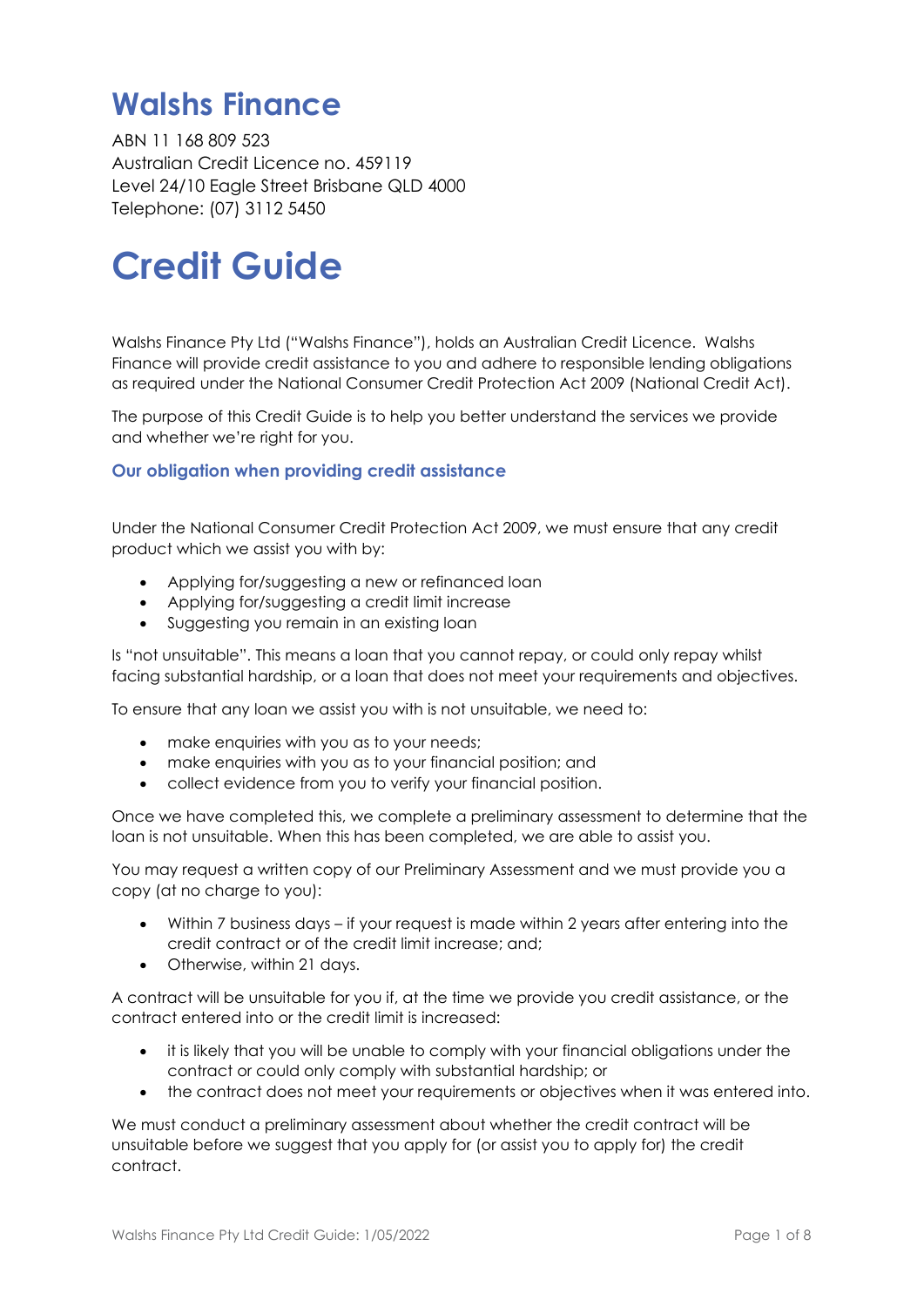In order to conduct a preliminary assessment, we will need to ask you questions and obtain information from you such as:

- your financial requirements and objectives which includes:
	- o the purpose of the loan you are seeking
	- o the amount of credit you are seeking
	- o the term of the loan you are seeking
	- o the loan features you require
- your personal and financial information such as:
	- o your employment status and income
	- o your dependents (if any) and family planning
	- o your existing assets and liabilities
	- o your expenses and your surplus cash flow

# **The parties Walshs Finance is associated with**

Walshs Finance may source loans from the following credit providers:

• Westpac Banking Corporation ("Westpac") - Westpac is a Credit Provider that will assess your application and if approved, offer you finance

Walshs Finance is associated with ProLoan (Aust) Pty Ltd ("ProLoan"). ProLoan operates the ProLoan referral network. Under the network, credit licensees like Walshs Finance refer clients within the medical profession to Westpac who can provide unique lending solutions tailored to medical professionals.

ProLoan is an Australian Credit Licensee that provides Walshs Finance with training, assistance and access to its unique credit policy with Westpac for medical professionals.

Walshs Finance is also able to assist you to obtain loans and leases from a broad range of lenders and lessors through our broker group, Finance & Systems Technology Pty Ltd. The following are the lenders or lessors with whom we generally conduct business through the broker group:

| <b>ANZ</b>      | <b>NAB</b>                                                                                                                                                                              | <b>BOQ Including Bank of Queensland Specialist</b> |
|-----------------|-----------------------------------------------------------------------------------------------------------------------------------------------------------------------------------------|----------------------------------------------------|
| Westpac         | Macquarie Bank                                                                                                                                                                          | Suncorp                                            |
|                 | Home Building Insurance / Home Contents Insurance                                                                                                                                       |                                                    |
| <b>Reminder</b> | Before you sign a contract of sale, always consider purchasing home building<br>insurance with a general insurance provider to immediately safeguard the value of<br>your new property. |                                                    |
|                 | Similarly, always consider taking out home contents insurance prior to settlement and<br>before you move your valuable possessions to your new home.                                    |                                                    |

#### **Fees and Charges you pay**

Walshs Finance does not charge you any fees or charges for credit assistance Walshs Finance provides you. If Walshs Finance intends to charge you a fee for the provision of credit assistance services, we will ask you to sign a Quote for your acceptance of the stated fee, before providing credit assistance to you.

#### **Referral fees**

Walshs Finance does not pay a referral fee for third party referrals.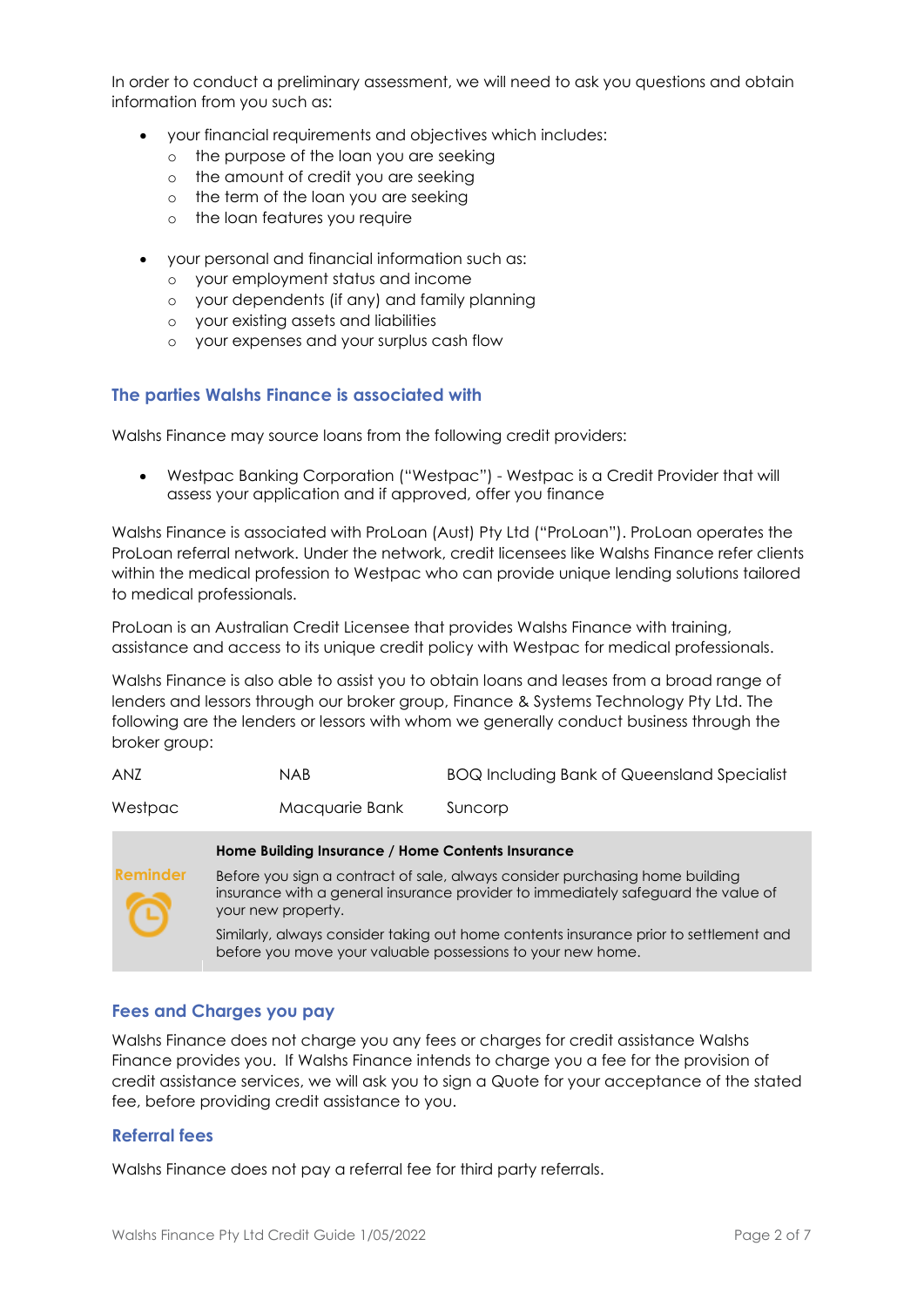## **Commissions we may receive from lenders and other parties**

Walshs has appointed our broker group as its agent to receive commissions from all non-Westpac lenders and lessors and to pay us commission in relation to loan contracts or leases for which we act as a credit representative and provide credit assistance. The total amount of commission we may receive in relation to your loan or lease may vary depending on the lender or lessor, the term, the features, the amount of the loan or lease you ultimately choose and the amount and timing of the repayments that you make.

Loan Contracts such as Home Loans, Investment Property Loans and Personal Loans

Upfront commission payable by lenders in relation to loans is calculated as a percentage of the loan amount and is generally in the range of 0.50% and 0.77% of the loan amount. It is usually paid after settlement of the loan. Therefore, on a \$500,000 loan, for example, Walshs finance would receive between \$2,500 and \$3,850 on or after settlement from the lender.

Trail commission payable by lenders in relation to loans is generally calculated regularly (monthly, quarterly, bi-monthly or annually) on the outstanding loan balance and is paid in arrears. The trail commission payable by lenders is generally in the range of 0.00% per annum and 0.25% per annum of the outstanding loan amount. During the life of the loan the trail on a \$500,00 loan for example would range from \$0 to \$1,250 per annum.

For any loans we arrange with Westpac, amounts are payable by Westpac to Proloan, and by ProLoan to us. Upfront commissions range from 0.33% and 0.44% for Westpac loans based on the type of loan, and trail commissions are paid at the rate of 0.275% per annum.

Further details of the commission earned by us will be included in the credit proposal disclosure document we will provide to you at the same time as we provide you with credit assistance.

You can request information from us about the fees that we are likely to receive, how those fees are calculated, and our reasonable estimate of the fees or commissions that will be payable.

# **Credit representatives**

Credit representatives of Walshs Finance receive a salary for the credit assistance they provide. Credit representatives may also receive a discretionary bonus based on Walshs Finance's overall profitability.

In some limited cases, such as providing credit assistance to family or friends, credit representatives may receive some of the upfront and trail commission paid by Westpac to ProLoan or other lenders to Walshs Finance. If this occurs, these amounts will be disclosed to you separately.

#### **Professional development**

Walshs Finance and its representatives may also receive an indirect benefit in the form of training or professional development provided by ProLoan. Such benefits may include the cost of flights, accommodation and attending training conferences.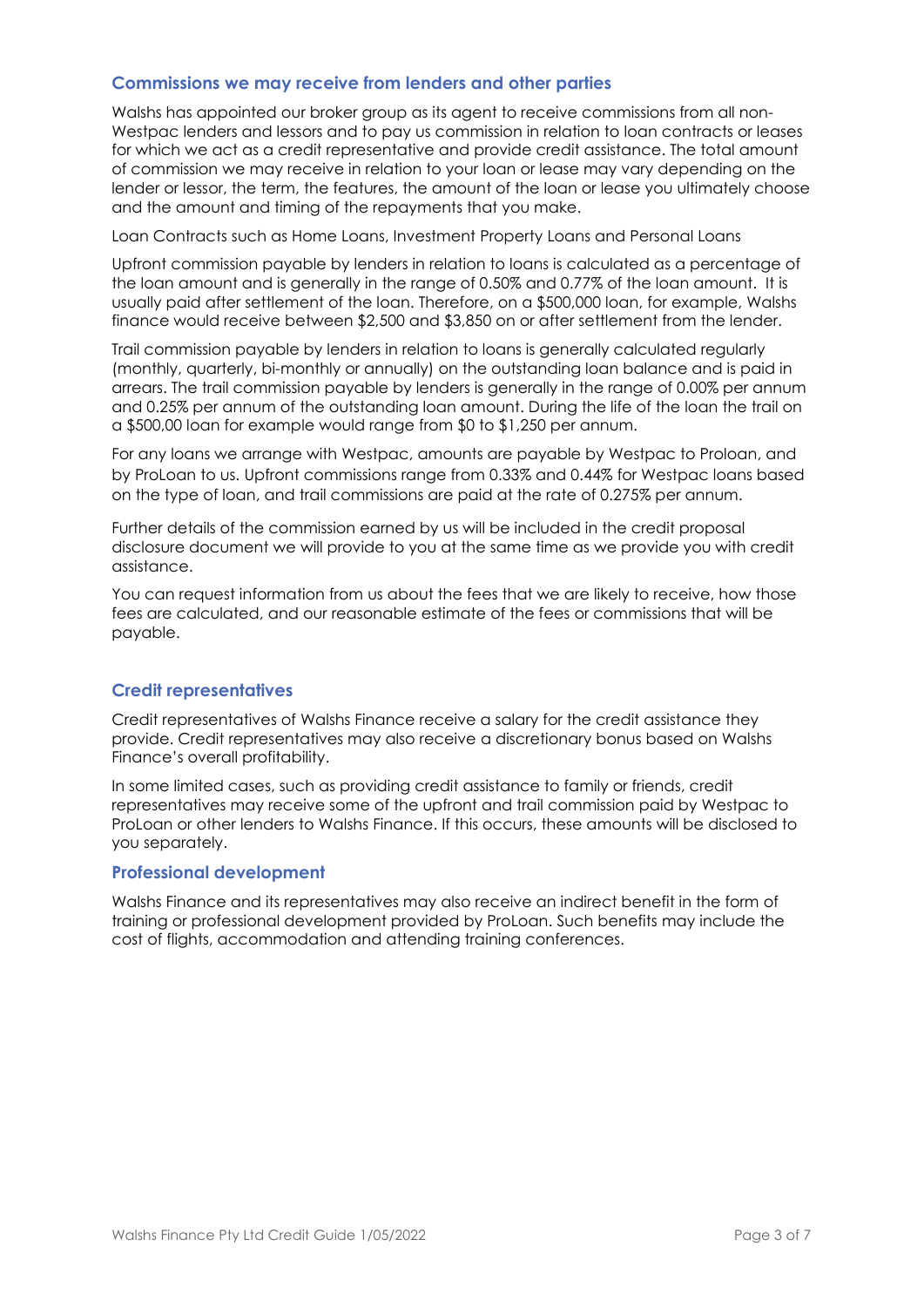# **Further information about commissions**

You may request from us (at no cost to you) a reasonable estimate of the commissions likely to be received, directly or indirectly, by Walshs finance, its directors and credit representatives and how they are worked out.

#### **Terms and conditions**

Should you engage us to provide credit assistance services to you that results in an application for finance, the following explains the responsibilities of Walshs Finance, ProLoan, Westpac, other lenders and you have in the application process.

#### **Your responsibilities**

- You authorise Walshs Finance to assist in arranging finance for you from Westpac or any other lender on our panel based on the information provided by you, your accountant and your legal and financial advisers.
- To help Walshs Finance assist you with your application for finance, you must provide Walshs Finance with accurate, full and clear instructions and all relevant documents, act promptly and let Walshs Finance know as soon as practicable if there is a change in your circumstances.

# **Walshs Finance and/or ProLoan's responsibilities**

- Walshs Finance are not authorised to, and will not arrange for or advise you on, any deposit facilities unless the deposit facility is an offset account which is a mortgage offset account as defined by ASIC Corporations (Mortgage Offset Accounts) Instrument 2017/795 issued by ASIC (a copy of the Class Order may be obtained at www.asic.gov.au).
- As a Credit Assistance Provider, Walshs Finance has no control over the success or otherwise of any finance application they assist you with. Approval of any finance application is solely at the discretion of Westpac or the recommended lender.
- Neither ProLoan nor Walshs Finance is liable for any claim, loss or damage incurred or suffered by you or any other relevant persons as a result of:
	- (i) any delay with the approval of your finance application;
	- (ii) incorrect or incomplete transmission or any error in any application which has arisen directly or indirectly in connection with or as a result of an act or omission by you, your accountant and/or your legal and financial advisers;
	- (iii) failing to assist in arranging finance for you; and
	- (iv) any action, representation, warranty or recommendation made by Westpac or another lender to you.

#### **Westpac's responsibilities**

If we refer you to Westpac for credit:

• Westpac is responsible for preparing and providing you with the documentation for the finance Walshs Finance assists in arranging for you. You should read the documentation carefully and seek independent legal and taxation advice before you enter into any finance contract.

These terms and conditions may be varied by written agreement between you and Walshs Finance.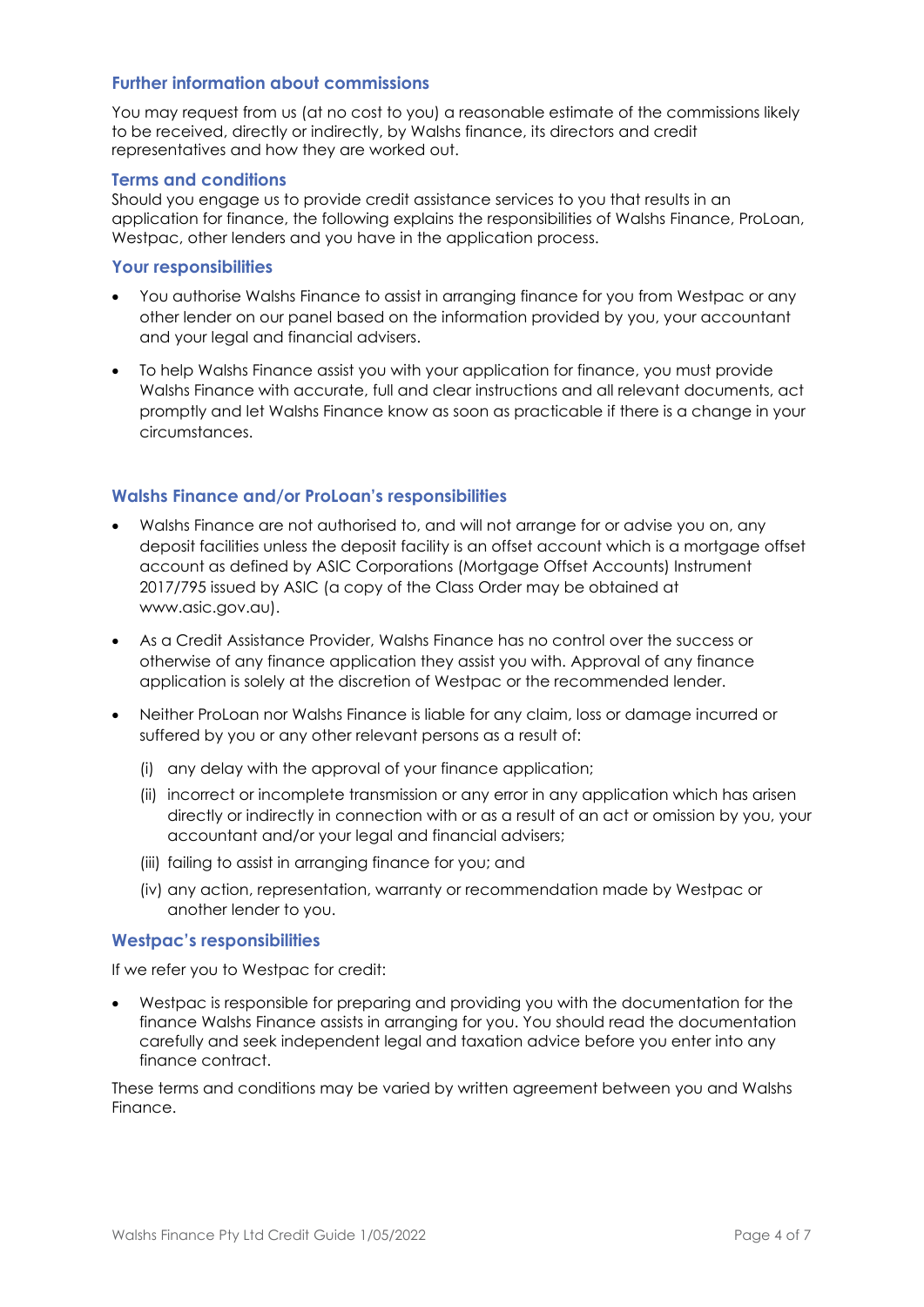# **Our dispute resolution process**

Walshs Finance welcomes any comments or queries you may have. Walshs Finance has an internal dispute resolution procedure. We are also a member of the Australian Financial Complaints Authority (AFCA).

#### **Internal dispute resolution**

If, at any time, you consider your relationship with Walshs Finance is not progressing satisfactorily, please contact the Compliance Manager on (07) 3112 5450 or put your complaint in writing to the Compliance Manager of Walshs Finance, Level 24, 10 Eagle Street, Brisbane QLD 4000.

Details of your complaint should include the nature of the complaint, any relevant documents; representatives with whom you may have previously discussed your issue; relevant dates and times.

Wherever possible we will seek to immediately resolve your complaint. If we can't do this, we will acknowledge your complaint within 24 hours (or one business day) of receiving it, or as soon as practicable. At that time we will advise if we require any supporting information and inform you of our timing and procedures for investigating and handling the complaint.

We will provide you a final written response within 30 days of receipt of your complaint. If we cannot resolve your complaint in this time, we will write to you informing you why and that the complaint may be referred to the Australian Financial Complaints Authority (AFCA).

# **External dispute resolution**

If the complaint can't be resolved to your satisfaction you have the right to refer the matter to the Australian Financial Complaints Authority (AFCA).

You can lodge a complaint with AFCA as follows:

Online: www.afca.org.au Email: [info@afca.org.au](mailto:info@afca.org.au)  Phone: 1800 931 678 Mail: Australian Financial Complaints Authority GPO Box 3, Melbourne VIC 3001

#### **Privacy statement**

Walshs Finance is committed to ensuring the confidentiality and security of your personal information. Our Privacy Policy, which details our handling of information, is available upon request or by accessing our website [http://www.walshs.com.au](http://www.walshs.com.au/)

#### **The entity collecting the information**

The identity and contact details of Walshs Finance are:

Walshs Finance Privacy Officer Level 24, 10 Eagle Street Brisbane QLD 4000 Phone: 07 3221 5677 naomi@walshs.com.au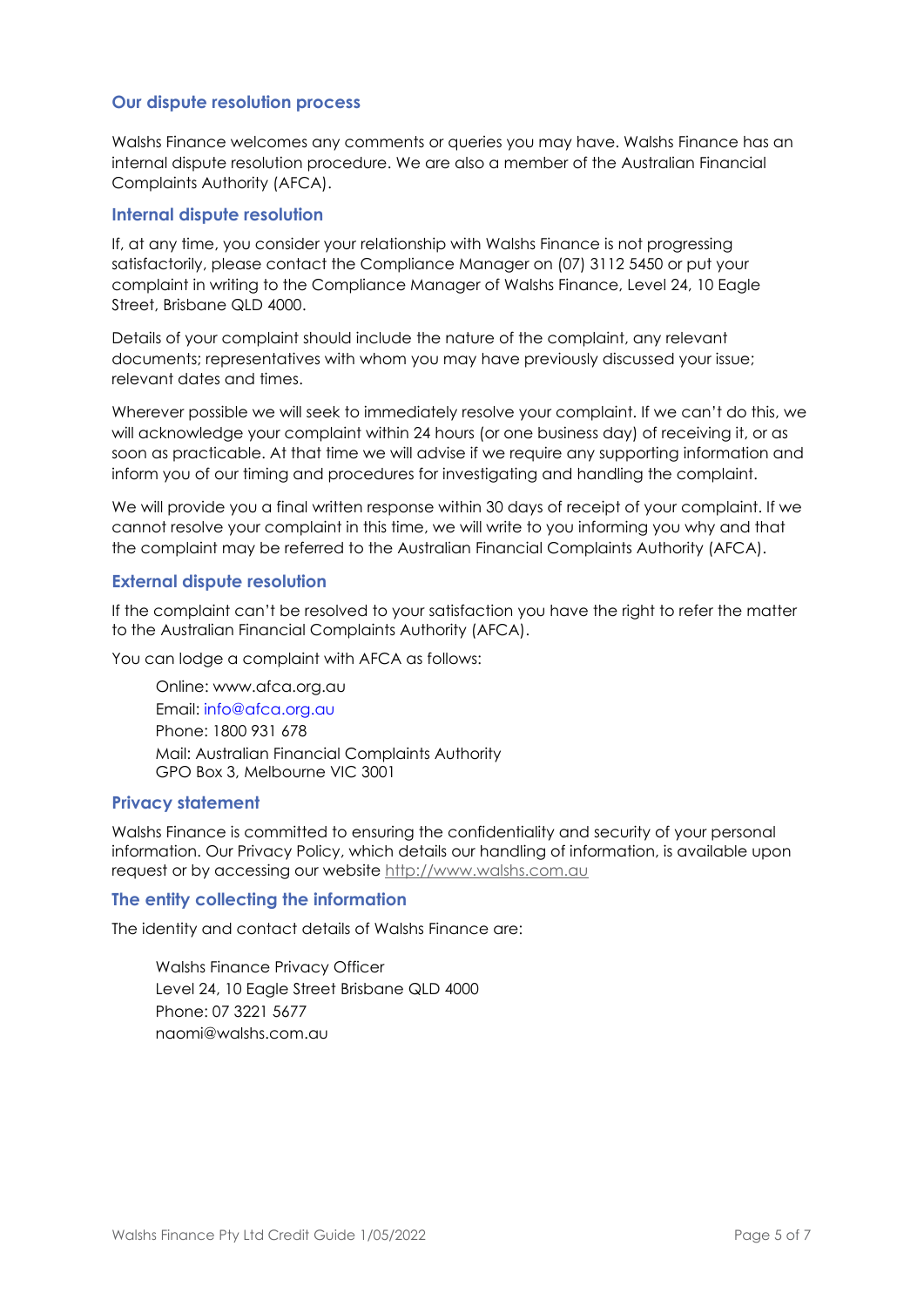# **Circumstances of collection**

Generally, we collect your personal information (which includes financial and banking information) from you directly (for example, when we deal with you in person or over the phone, when you send us correspondence (including via email), when you complete a questionnaire, form or survey, or when you subscribe to our publications).

Sometimes it may be necessary for us to collect your personal information from a third party. For example, we may collect your personal information from your personal representative or a publicly available record, amongst other sources. We may also collect personal information about you from your use of our websites and information you provide to us through contact mailboxes or through the registration process on our websites.

We may also obtain credit information about you from credit providers and credit reporting bodies on your behalf if necessary for us to provide our services to you

**Walshs Finance may collect your personal information from you and/or other parties**  (a) Walshs Finance are collecting personal information about you to enable the provision of credit assistance to you.

(b) Walshs Finance may also collect the information about you from Westpac, and or other lenders, your accountant, your legal and financial advisers and credit reporting agencies.

#### **Walshs Finance will disclose your personal information to ProLoan and/or Lender(s)**

(c) Walshs Finance will disclose your personal information to Westpac and ProLoan and or other lenders. This will assist Westpac/other lenders in arranging the finance you require and help Westpac/other lenders to process your finance application. Where applicable this will also allow you to access the unique credit policy ProLoan has with Westpac.

(d) Westpac may use your personal information to contact you.

Alternatively, if we use another lender from our panel they may use personal information to contact you.

#### **Westpac/Other lenders may disclose your personal information to Walshs Finance**

(e) Westpac/Other Lenders may disclose your personal information to Walshs Finance to assist Walshs Finance in providing credit assistance to you in relation to your application or proposed application for finance, and for credit assistance in relation to an existing loan. Should you wish, you can contact Westpac/your lender at any time and request that they cease disclosing your information to Walshs Finance.

#### **Purposes of collection**

Walshs finance collects and holds personal information for the purposes set out in the Walshs Privacy Policy.

#### **Consequences of not providing us with the information**

If you do not provide some or all of the personal information requested by us, we may be unable to provide you with our products or services.

#### **Use and disclosure of information**

We may use and disclose the personal information we collect about you for the following purposes:

- to assist Walshs Finance in providing a product or service to you;
- completion of documentation and application forms;
- to consider and assess your request for a product or service;